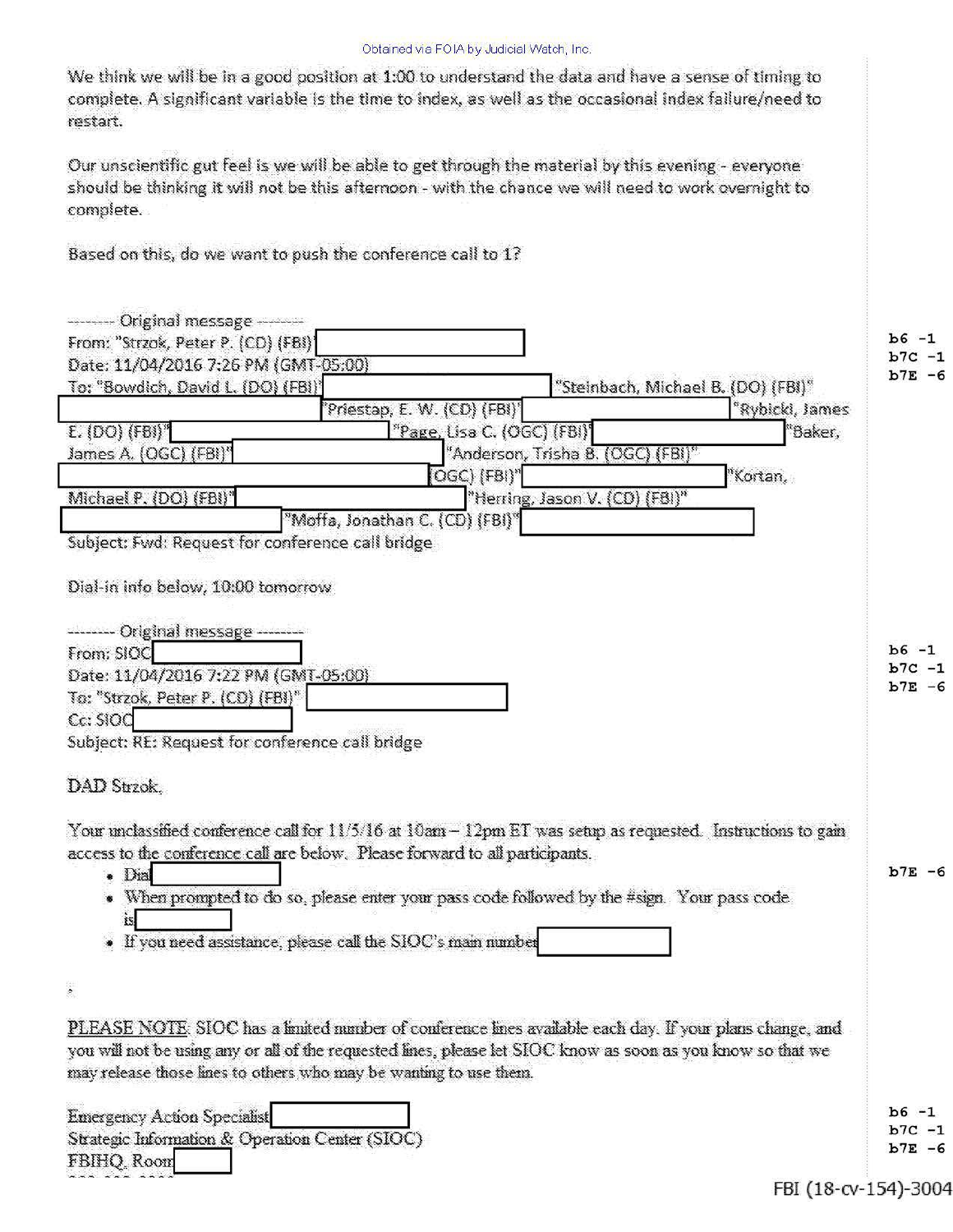THIS MESSAGE CAN BE PROVIDED TO OUTSIDE AGENCIES BECAUSE WE ARE NOW ROTATING CODES WHEN OUTSIDE AGENCIES WERE/ARE INVOLVED IN CONFERENCE CALLS.

------Original Message-----From: Strzok, Peter P. (CD) (FBI) Sent: Friday, November 04, 2016 6:53 PM To: SIOC Subject: Request for conference call bridge

Good evening SIOC. Would you please set up an unclassified conference call bridge for 12 parties for two hours from 10:00 AM-noon tomorrow, November 5th?

Thanks, Pete

Peter P. Strzok II Deputy Assistant Director, Branch I Counterintelligence Division



 $b6 -1$  $b7C -1$ 

 $b7E - 6$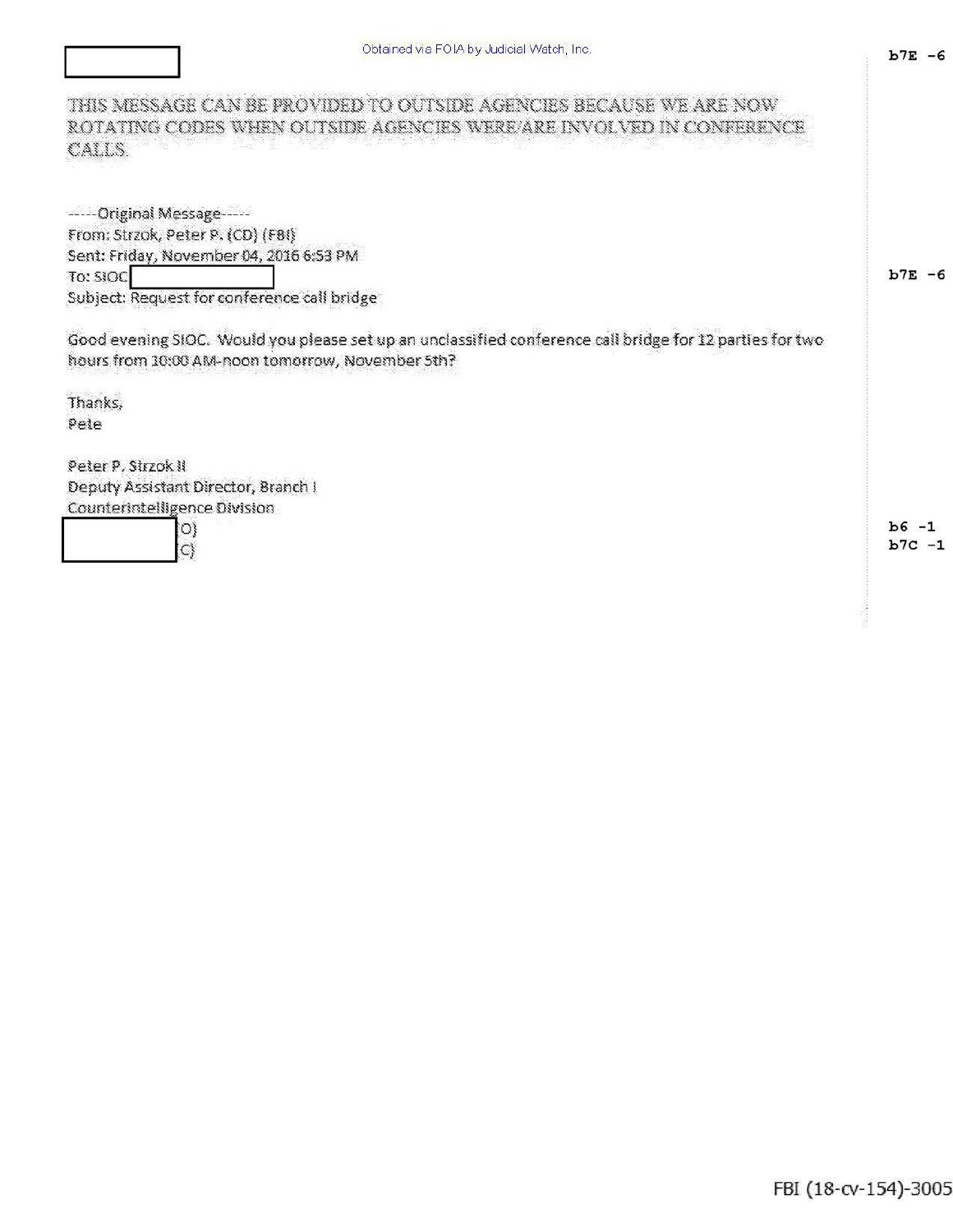| Page, Lisa C. (OGC) (FBI) |  |
|---------------------------|--|
|                           |  |

| From:    | Page, Lisa C. (OGC) (FBI)                                                                                                                                                                                                                                                                                                                |                     |
|----------|------------------------------------------------------------------------------------------------------------------------------------------------------------------------------------------------------------------------------------------------------------------------------------------------------------------------------------------|---------------------|
| Sent:    | Sunday, November 06, 2016 9:38 AM                                                                                                                                                                                                                                                                                                        |                     |
| To:      | Rybicki, James E. (DO) (FBI); Strzok, Peter P. (CD) (FBI); Bowdich, David L. (DO)<br>(FBI); Steinbach, Michael B. (DO) (FBI); Priestap, E. W. (CD) (FBI); Baker, James A.<br>(OGC) (FBI); Anderson, Trisha B. (OGC) (FBI);<br>(OGC) (FBI); Kortan,<br>Michael P. (DO) (FBI); Herring, Jason V. (CD) (FBI); Moffa, Jonathan C. (CD) (FBI) | $b6 -1$<br>$b7C -1$ |
| Subject: | RE: Request for conference call bridge                                                                                                                                                                                                                                                                                                   |                     |

Yup. The sun is for the weak.

| Date: 11/06/2016 9:37 AM (GMT-05:00)<br>To: "Page, Lisa C. (OGC) (FBI)" |                                                 | "Strzok, Peter P. (CD) (FBI)"   |                                                                                                       |                     |
|-------------------------------------------------------------------------|-------------------------------------------------|---------------------------------|-------------------------------------------------------------------------------------------------------|---------------------|
|                                                                         | "Bowdich, David L. (DO) (FBI)                   |                                 | "Steinbach,                                                                                           |                     |
| Michael B. (DO) (FBI)'                                                  |                                                 | "Priestap, E. W. (CD) (FBI)"    |                                                                                                       | $b6 -1$<br>$b7C -1$ |
|                                                                         | "Baker, James A. (OGC) (FBI)                    |                                 | "Anderson, Trisha                                                                                     | $b7E - 6$           |
| B. (OGC) (FBI)"                                                         |                                                 | [OGC) (FBI)"                    |                                                                                                       |                     |
|                                                                         | "Kortan, Michael P. (DO) (FBI)                  |                                 | "Herring, Jason                                                                                       |                     |
| $V.$ (CD) $(FBI)'$                                                      |                                                 | "Moffa, Jonathan C. (CD) (FBI)" |                                                                                                       |                     |
|                                                                         | Subject: RE: Request for conference call bridge |                                 |                                                                                                       |                     |
|                                                                         |                                                 |                                 |                                                                                                       |                     |
|                                                                         |                                                 |                                 | I'm told that the sunshine room can't bring up unet on the big screen. Is it OK if we meet in the ADD |                     |

| ------- Original message -------                |                                 |                   |           |
|-------------------------------------------------|---------------------------------|-------------------|-----------|
| From: "Page, Lisa C. (OGC) (FBI)"               |                                 |                   | $b6 -1$   |
| Date: 11/6/16 8:56 AM (GMT-05:00)               |                                 |                   | $b7C -1$  |
| To: "Rybicki, James E. (DO) (FBI)"              | "Strzok, Peter P. (CD) (FBI)"   |                   | $b7E - 6$ |
| 'Bowdich, David L. (DO) (FBI)                   |                                 | 'Steinbach,       |           |
| Michael B. (DO) (FBI)'                          | "Priestap, E. W. (CD) (FBI)"    |                   |           |
| "Baker, James A. (OGC) (FBI)'                   |                                 | "Anderson, Trisha |           |
| B. (OGC) (FBI)'                                 | [OGC] (FBI)"                    |                   |           |
| "Kortan, Michael P. (DO) (FBI)                  |                                 | "Herring, Jason   |           |
| V. (CD) (FBI)'                                  | "Moffa, Jonathan C. (CD) (FBI)" |                   |           |
| Subject: RE: Request for conference call bridge |                                 |                   |           |
|                                                 |                                 |                   |           |

Jim B.: for those of us who are at HQ, can we plan to meet in your sunshine room? Or in the alternative, I can open the ADD's conference room - there's just no sunshine there. ?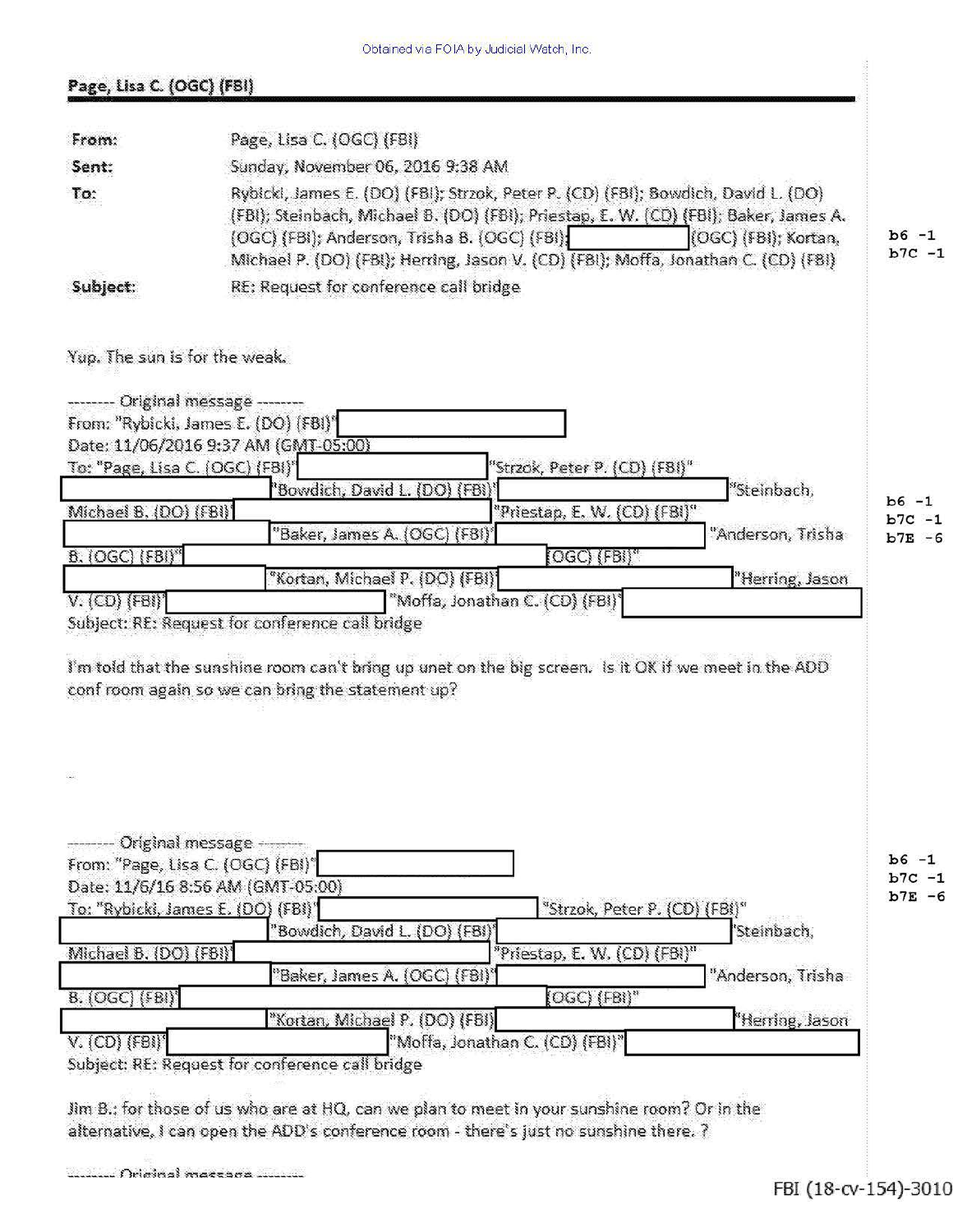| From: "Rybicki, James E. (DO) (FBI)"                                                                             | Obtained via FOIA by Judicial Watch, Inc.                                                                      |                                |                        |
|------------------------------------------------------------------------------------------------------------------|----------------------------------------------------------------------------------------------------------------|--------------------------------|------------------------|
|                                                                                                                  |                                                                                                                |                                | $b6 - 1$               |
| Date: 11/06/2016 8:53 AM (GMT-05:00)                                                                             |                                                                                                                |                                | $b7C - 1$<br>$b7E - 6$ |
| To: "Strzok, Peter P. (CD) (FBI)'                                                                                |                                                                                                                | "Bowdich, David L. (DO) (FBI)" |                        |
|                                                                                                                  | "Steinbach, Michael B. (DO) (FBI)"                                                                             |                                |                        |
|                                                                                                                  | "Priestap, E. W. (CD) (FBI)"                                                                                   | "Page, Lisa C.                 |                        |
| (OGC) (FBI)"                                                                                                     | "Baker, James A. (OGC) (FBI)"                                                                                  |                                |                        |
|                                                                                                                  | "Anderson, Trisha B. (OGC) (FBI)"                                                                              |                                |                        |
| (OGC) (FBI)"                                                                                                     | "Kortan, Michael P. (DO) (FBI)"                                                                                |                                |                        |
|                                                                                                                  | "Herring, Jason V. (CD) (FBI)"                                                                                 | "Moffa,                        |                        |
| Jonathan C. (CD) (FBI)"                                                                                          |                                                                                                                |                                |                        |
| Subject: RE: Request for conference call bridge                                                                  |                                                                                                                |                                |                        |
|                                                                                                                  |                                                                                                                |                                |                        |
| HQ, and I'll setup a bridge for those who cannot make it.                                                        | The Director will arrive at HQ at 1115. Let's plan on a 1130 brief for him in his conference room for those at |                                |                        |
| Thanks,                                                                                                          |                                                                                                                |                                |                        |
|                                                                                                                  |                                                                                                                |                                |                        |
| 3im                                                                                                              |                                                                                                                |                                |                        |
|                                                                                                                  |                                                                                                                |                                |                        |
|                                                                                                                  |                                                                                                                |                                |                        |
|                                                                                                                  |                                                                                                                |                                |                        |
| From: Rybicki, James E. (DO) (FBI)<br>Sent: Sunday, November 06, 2016 7:26 AM<br>To: Strzok, Peter P. (CD) (FBI) | Bowdich, David L. (DO) (FBI)                                                                                   |                                | $b6 -1$                |
|                                                                                                                  | Steinbach, Michael B. (DO) (FBI)                                                                               | Priestap, E.                   | $b7C -1$<br>$b7E - 6$  |
| $W.$ (CD) (FBI)                                                                                                  | Page, Lisa C. (OGC) (FBI)                                                                                      | Baker, James A.                |                        |
| (OGC) (FBI)                                                                                                      | Anderson, Trisha B. (OGC) (FBI)                                                                                |                                |                        |
| $(OGC)$ $(FBI)$                                                                                                  | Kortan, Michael P. (DO) (FBI)                                                                                  |                                |                        |
| Herring, Jason V. (CD) (FBI)                                                                                     | Moffa, Jonathan C. (CD) (FBI)                                                                                  |                                |                        |
|                                                                                                                  |                                                                                                                |                                |                        |
|                                                                                                                  |                                                                                                                |                                |                        |
| Subject: RE: Request for conference call bridge                                                                  |                                                                                                                |                                |                        |
|                                                                                                                  |                                                                                                                |                                |                        |
|                                                                                                                  |                                                                                                                |                                |                        |
|                                                                                                                  |                                                                                                                |                                |                        |
|                                                                                                                  | Just for planning, it's likely that the Director will come into the office at some point after our 10a call    |                                |                        |
| for an in person brief with the team.                                                                            |                                                                                                                |                                |                        |
|                                                                                                                  |                                                                                                                |                                |                        |
|                                                                                                                  |                                                                                                                |                                |                        |
|                                                                                                                  |                                                                                                                |                                |                        |
|                                                                                                                  |                                                                                                                |                                |                        |
|                                                                                                                  |                                                                                                                |                                |                        |
|                                                                                                                  |                                                                                                                |                                |                        |
|                                                                                                                  |                                                                                                                |                                |                        |
| $\ddot{\phantom{a}}$                                                                                             |                                                                                                                |                                |                        |
|                                                                                                                  |                                                                                                                |                                |                        |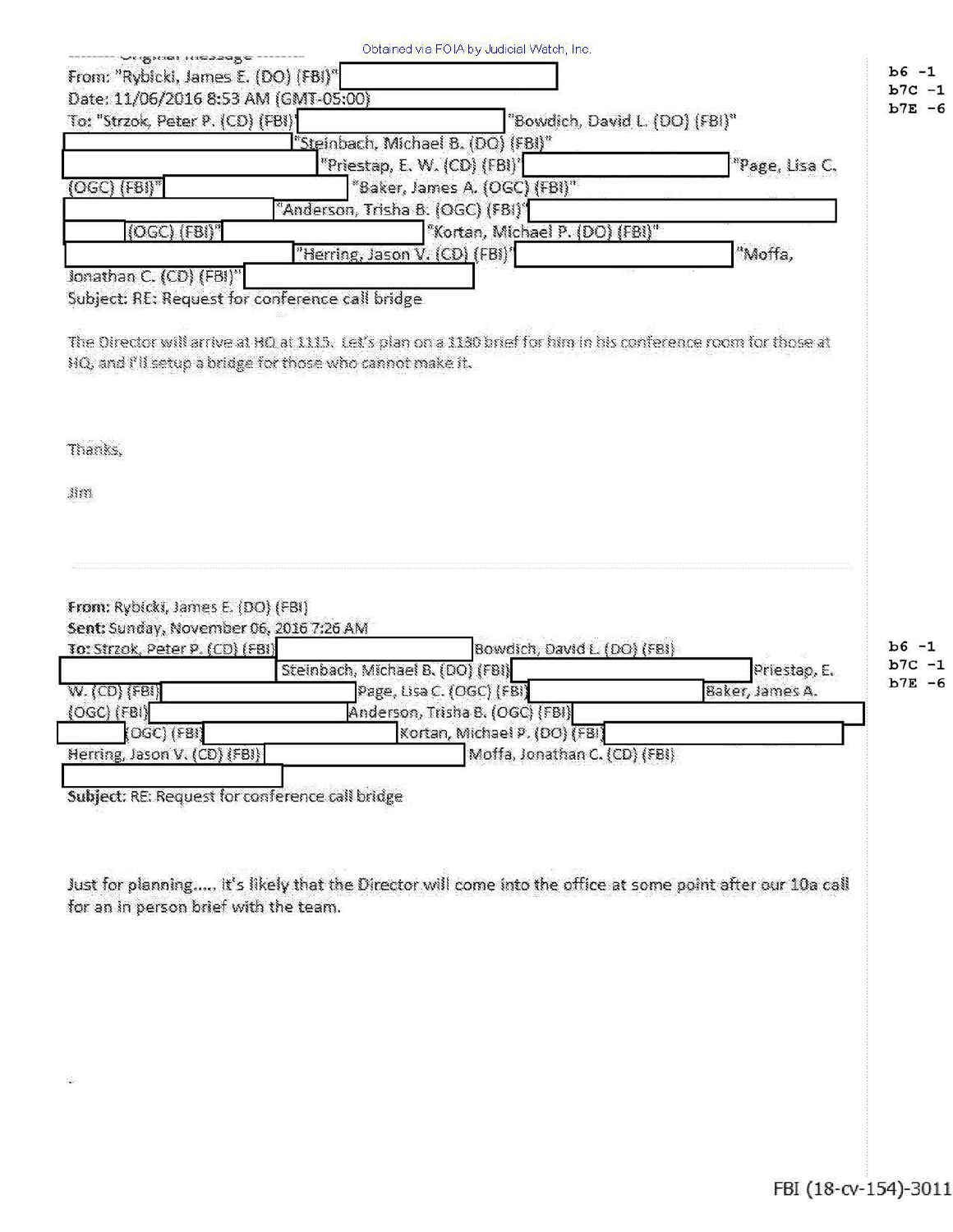| Obtained via FOIA by Judicial Watch, Inc. |  |
|-------------------------------------------|--|
|                                           |  |

| - Original message                                                                                                                                                                                                                                                                                                                                                                                                                                   |                                |
|------------------------------------------------------------------------------------------------------------------------------------------------------------------------------------------------------------------------------------------------------------------------------------------------------------------------------------------------------------------------------------------------------------------------------------------------------|--------------------------------|
| From: "Strzok, Peter P. (CD) (FBI)"                                                                                                                                                                                                                                                                                                                                                                                                                  | $b6 -1$<br>$b7C -1$            |
| Date: 11/6/16 6:00 AM (GMT-05:00)                                                                                                                                                                                                                                                                                                                                                                                                                    | $b7E - 6$                      |
| To: "Bowdich, David L. (DO) (FBI)"<br>"Steinbach, Michael B. (DO) (FBI)"<br>"Priestap, E. W. (CD) (FBI)'<br>"Rybicki, James<br>E. (DO) (FBI)<br>"Page, Lisa C. (OGC) (FBI)"<br>Baker,<br>James A. (OGC) (FBI)"<br>"Anderson, Trisha B. (OGC) (FBI)"<br>$\overline{\text{O}}$ GC) (FBI)"<br>"Kortan,<br>"Herring, Jason V, (CD) (FBI)"<br>Michael P. (DO) (FBI)<br>Moffa, Jonathan C. (CD) (FBI)'<br>Subject: Fwd: Request for conference call bridge |                                |
| See dial in information below for 10:00 EDT conference call.<br>Jon, and I completed our review of all of the potential HRC work emails on the laptop. We found                                                                                                                                                                                                                                                                                      | $b6 -1$                        |
| no previously unknown, potentially classified emails on the media. I'll circulate comments to Jim's<br>11:00pm draft separately.<br>We have a team coming in this morning to triple-check our methodology and conclusions, and we will<br>have updated numbers for the 10.                                                                                                                                                                           | $b7C -1$                       |
| --------- Original message --------<br>From: SIOC<br>Date: 11/05/2016 11:54 PM (GMT-05:00)<br>To: "Strzok, Peter P. (CD) (FBI)"<br>Cc: SIOC<br>Subject: RE: Request for conference call bridge<br>Your unclassified conference call has been set up as requested. Instructions to gain access to the<br>conference call are as follows:                                                                                                              | b6 -1<br>$b7C -1$<br>$b7E - 6$ |
| * Dial<br>* When prompted to do so, please enter your pass code<br>* If we are I contained there is Hake strict, which and<br>FBI (18-cv-154)-3012                                                                                                                                                                                                                                                                                                   | $b7E - 6$                      |